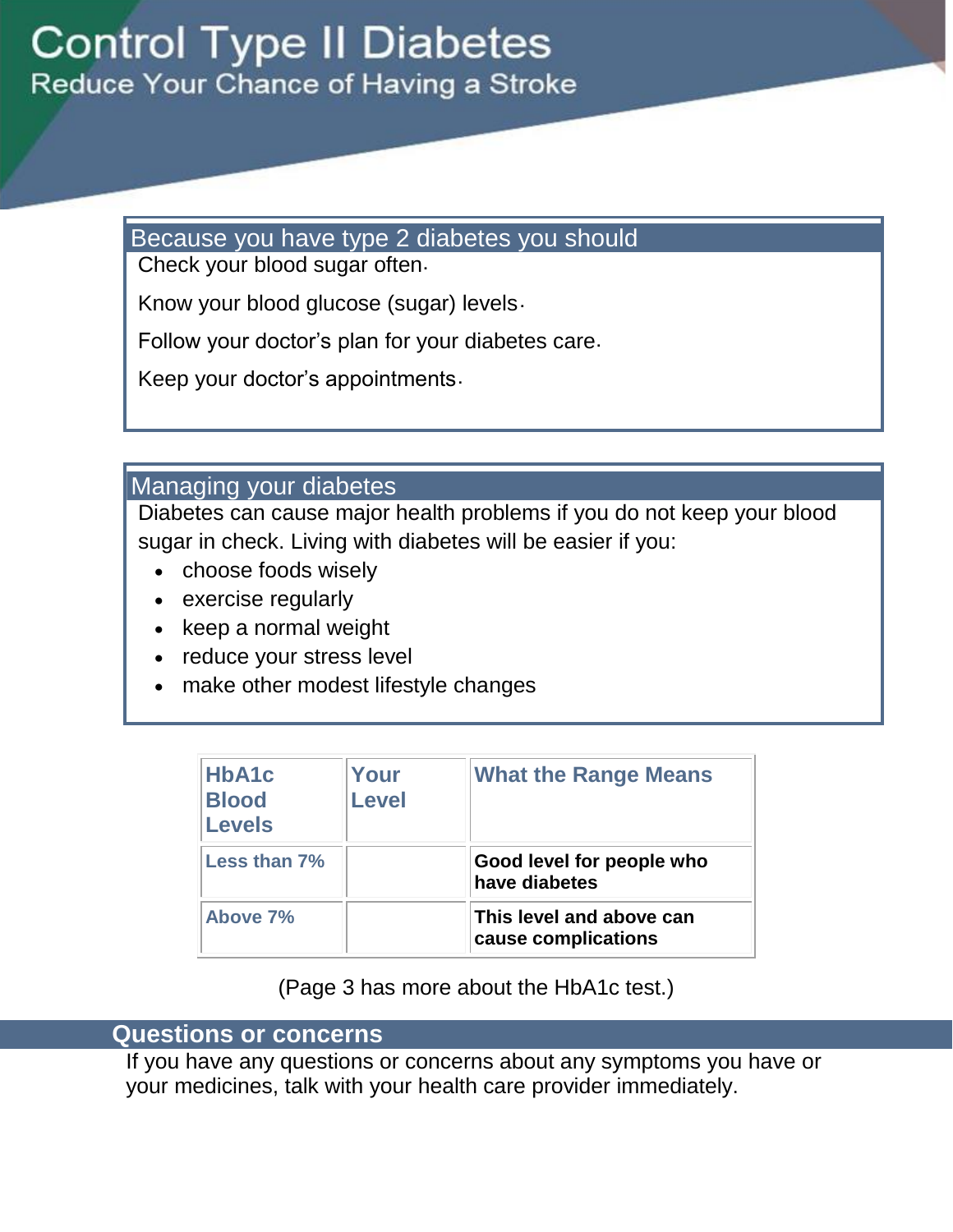# **More about Type 2 Diabetes**

Type 2 diabetes is the most common type of diabetes. Over 90% of the 21 million people with diabetes have type 2. Sometimes it is called non-insulin dependent diabetes. For people with type 2 diabetes, their body does make insulin. However, either the pancreas does not make enough insulin or the body cannot use the insulin well enough. (This is **[insulin resistance](http://diabetes.webmd.com/guide/insulin-resistance-syndrome)**.)

If your body cannot use insulin as it should, glucose (sugar) cannot get into the body's cells. When glucose builds up in the blood instead of going into cells, the



cells cannot work properly. Problems that a build-up of blood glucose can cause are:



 **Dehydration** The build-up of sugar in the blood can cause people to urinate (pass water) more. When the kidneys lose the glucose through the urine, a large amount of water is also lost, causing dehydration.

 **[Diabetic Coma](http://diabetes.webmd.com/content/article/46/1667_50948)** When a person with type 2 diabetes becomes badly dehydrated and is not able to drink enough fluids to make up for this, they may develop this life-threatening problem.

**Damage to the body** Over time, high glucose levels hurt the

nerves and small blood vessels of the eyes, kidneys and heart. This may mean a person is more likely to develop **atherosclerosis** (hardening) of the arteries. This can cause [heart attack](http://diabetes.webmd.com/heart-blood-disease) and [stroke.](http://diabetes.webmd.com/diabetes-stroke)

#### **Causes of Type 2 diabetes**

The [causes of type 2 diabetes](http://diabetes.webmd.com/guide/diabetes-causes) are not well understood. There are likely many causes and not a single problem. Type 2 diabetes can run in families. How people inherit diabetes is not known. Researchers are trying to learn more about the causes.

#### **Problems from type 2 diabetes**

There are serious or life-threatening problems you may have if your type 2 diabetes is not well controlled:

- **[Retinopathy](http://diabetes.webmd.com/diabetic-retinopathy)** People with type 2 diabetes may have eye problems from when they developed diabetes. Over time, more people who did not have problems at first will develop some form of eye problem. It is important to control not only blood sugars but also blood pressure and cholesterol to prevent eye disease as long as possible.
- **Kidney damage** The longer you have diabetes, the greater your risk of kidney [disease. This com](http://diabetes.webmd.com/diabetes-kidney-disease)plication carries a huge risk of serious illness such as kidney failure and heart disease. Your doctor may give you a special diet to help protect your kidneys. Most order regular tests to see how their patients' kidneys are working.
- **Nerve damage and poor blood circulation** Nerve damage and hardening of the arteries leads t[o less feeling and blood flow in](http://diabetes.webmd.com/diabetes-neuropathy) the feet. This can lead to more infections and a bigger risk of ulcers (sores) that do not heal. This significantly raises the risk of amputation. Nerve damage may also lead to digestive problems such as nausea, vomiting, and diarrhea.

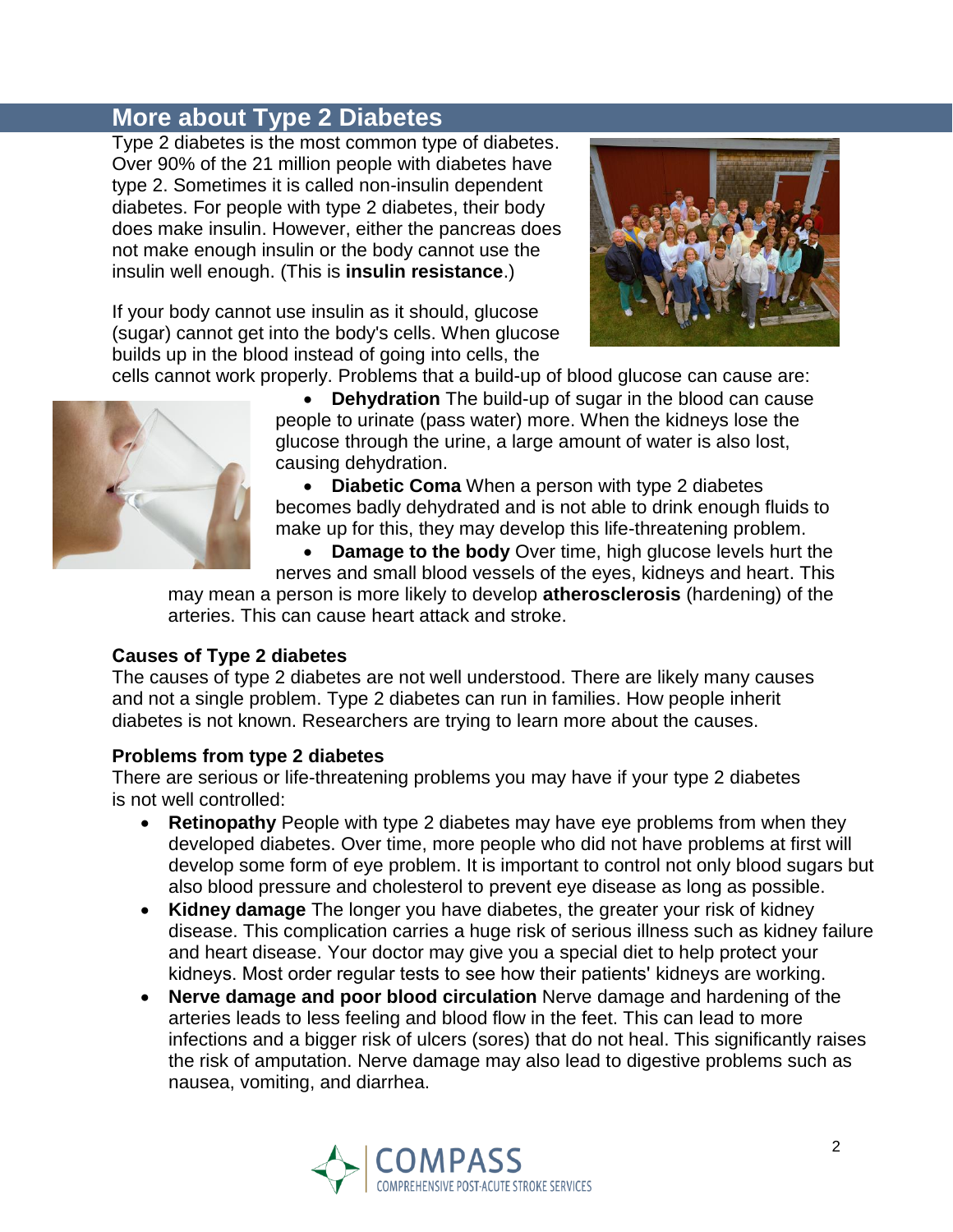# **Hemoglobin A1c Test**

**The Hemoglobin A1c test** (also called the glycated hemoglobin test or **HbA1c**) is an important diabetes blood test used to see how well your diabetes is being controlled. It gives a 6-12 week average of your blood sugar control. This test, along with home blood sugar checks, is used to make changes in your diabetes medicines. For people without diabetes, the normal range for the HbA1c is between 4% and 6%. The goal for people with diabetes is a hemoglobin A1c below 7%. The higher your HbA1c is, the higher your risks are for having complications from diabetes.

People with diabetes should have the HbA1c test every three (3) months to find out if their blood sugars are at the target control level. If your diabetes is under good control, you may be able to wait longer between tests, but checking at least two (2) times a year is best. The HbA1c test does not replace daily self-testing of blood glucose.

### **What you can do**

#### **Checking your blood sugar at home**

Everyone with diabetes should test his or her blood sugar (glucose) levels regularly, usually several times each day. Knowing your blood sugar levels will help you keep track of how you are doing with managing your diabetes.

The usual way to test your blood sugar is pricking your finger with a lancet (a small, sharp needle), putting a drop of blood on a test strip and then placing the strip into a meter that shows your blood sugar level. Your doctor, diabetes educator, or pharmacist can tell you about which meter is best for you. Meters have many features – readability, portability, speed, size, and cost. Blood sugar meters and testing strips are available at your local pharmacy.

#### **When to test my blood sugar at home**

Usually you should test blood sugar before meals, after meals and at bedtime. How many times and when you test each day is based on your individual needs. Your health care provider will tell you when and how often. Daily blood sugar checks are especially important for people taking [insulin](http://diabetes.webmd.com/content/article/46/1667_50931) or the [sulfonylureas](http://diabetes.webmd.com/content/article/59/66840) group of anti-diabetes drugs.



#### **Eating right**

There is no "diabetes diet." The foods recommended for people with diabetes to control blood sugar are good for everyone. This means that you and your family can eat the same healthy foods at mealtime. Your dietitian can help you find the right serving sizes, depending on if you need to maintain, gain, or lose weight and if you have high or low blood sugar levels. People with diabetes need to keep an eye on the total amounts of carbohydrates they eat each day. Out of all the parts of our foods (carbohydrates, fats, and proteins), carbohydrates have the greatest effect on blood sugar levels. Most people with diabetes also need to keep track of how much fat and protein they eat. Too many calories can mean too much fat in your diet and make you gain weight.

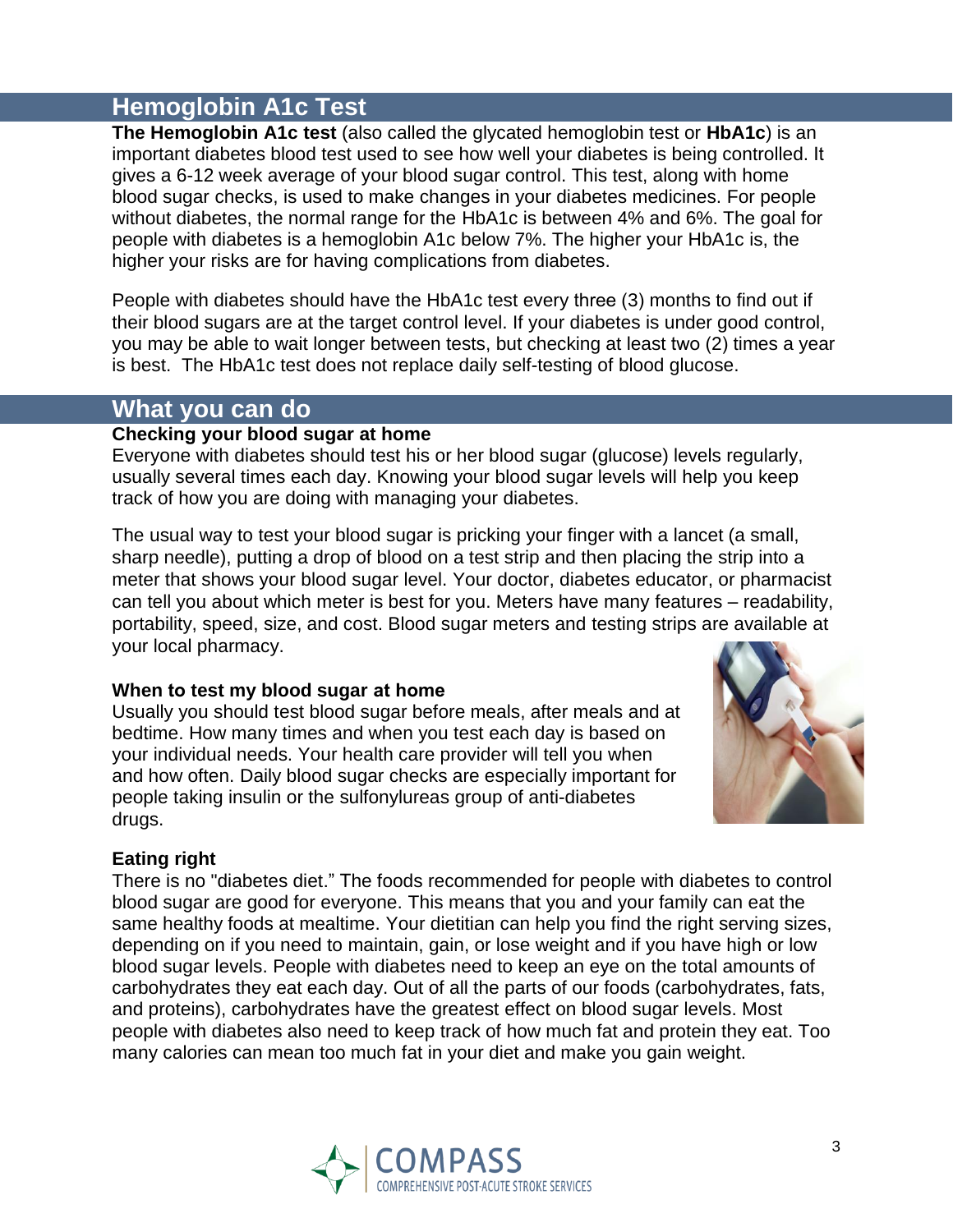If you have diabetes, it is important to eat right every day to keep your blood sugar levels even and to stay healthy. Here are some easy tips:

- Be sure to eat a wide variety of foods. Having a colorful plate is the best way to be sure that you are eating plenty of fruits, vegetables, meats, and other proteins such as nuts, dairy products, and grains/cereals.
- Eat the right amount of calories to maintain your healthy weight.
- Choose foods high in fiber such as whole grain breads, fruit, and cereal. They contain important vitamins and minerals. You need 25 to 35 grams of fiber per day. Studies suggest that people with type 2 diabetes who eat a high fiber diet can improve blood sugar and cholesterol levels.
- Keeping track of the total amount of carbohydrates (rather than the source of the sugar) will help you manage what you eat and your diabetes.

### **Alcohol**

Be careful drinking alcohol if you have diabetes. The body deals with alcohol nearly the same way it handles fat. Alcohol has almost as many calories as fat. If you choose to drink alcohol, drink **only** once in awhile and **only** when your blood sugar level is well controlled. Check first with your doctor to be sure drinking alcohol is okay.

#### **[Losing weight](http://diabetes.webmd.com/safe-diet-tips-for-diabetes)**

In people with type 2 diabetes, excess body fat means less sensitivity to insulin. If you are overweight, dropping pounds lowers your blood sugar, improves your health and helps you feel better. Before you start a weight loss plan, work closely with your doctor and/or diabetes educator. While you are dieting, your blood sugar, insulin and/or medicines will need special attention.



People with type 2 diabetes can have two different problems:

- 1. Their body does not make enough insulin to move glucose (sugar) into cells where it belongs.
- 2. Their body's cells become "resistant" to insulin (insulin resistance). This means the cells do not take in glucose as well as they should.

People with type 2 diabetes may use oral medicines (pills or tablets that you swallow), insulin, or a combination of both. Your doctor will work with you to find the medicines best for you. In time, some people with type 2 diabetes may have **beta-cell failure**. This is when the cells in the pancreas (beta cells) that make insulin can no longer do so. At that point, these people will need insulin injections to manage their diabetes.

#### **Insulin**

People with type 1 diabetes must always take insulin because their body no longer makes it. There are different types of insulin (long-acting, regular and short-acting). Most people use







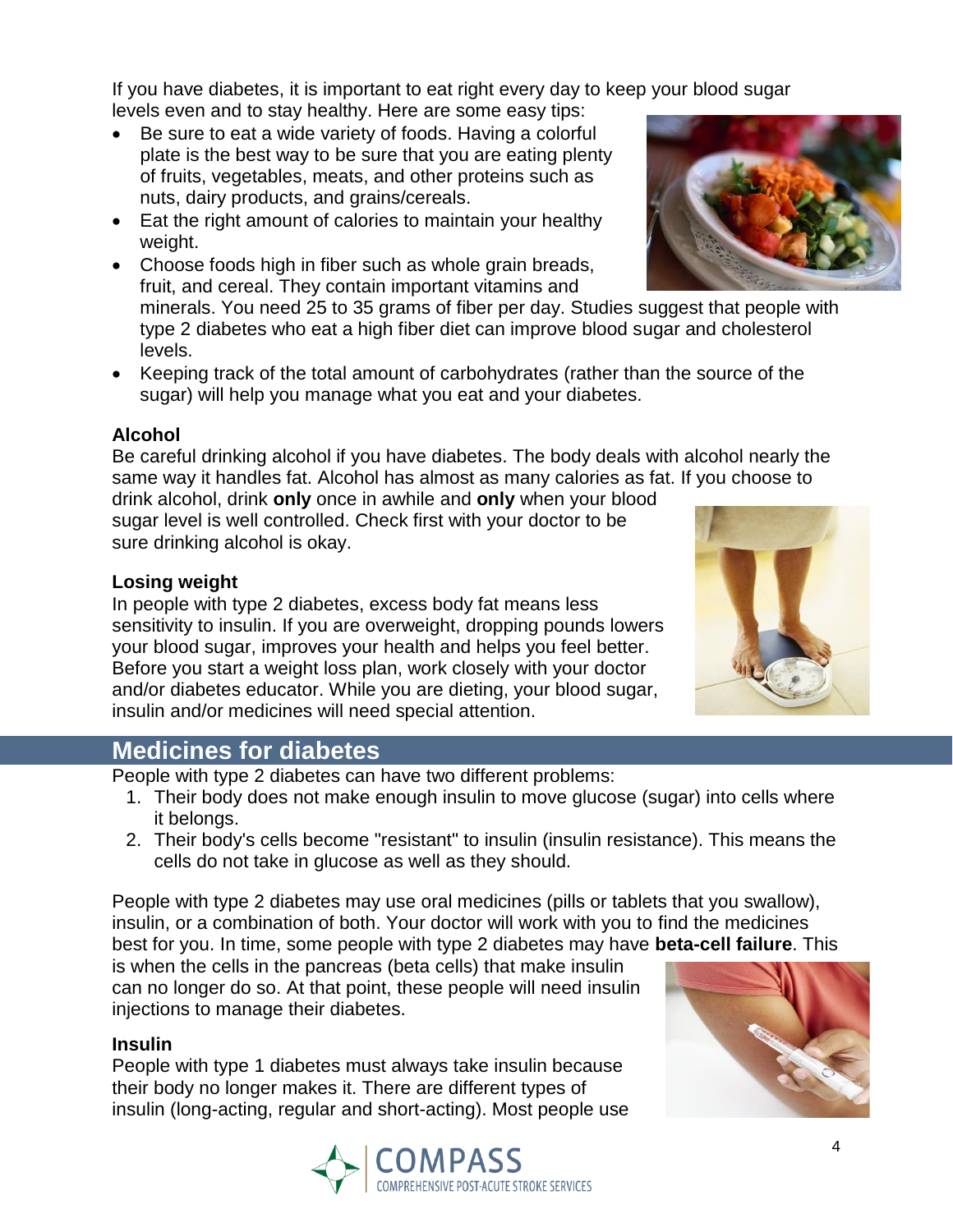a combination. Insulin is taken as an injection (a "shot"). The amount taken is based on a person's current blood sugar, the type of insulin used, and when and what they will eat.

#### **Oral diabetes medicines**

Diabetes tablets or capsules help control blood sugar levels in people whose bodies still produce some insulin. This is most people with type 2 diabetes. Usually the medicines are prescribed along with advice about making specific dietary changes and getting regular exercise. These drugs may be used together to get the best blood sugar control. There are several groups of oral diabetes medicines. Each works differently:

- **Sulfonylureas** These diabetes pills lower blood sugar by getting the pancreas to let out more insulin. The first of this type that were developed – Dymelor (acetohexamide), Diabinese (chlorpropamide), Orinase (tolbutamide), and Tolinase (tolazamide) – are not as widely used now since they may be less strong and are shorter-acting than the newer ones. The newer medicines include Glucotrol (glipizide), Glucotrol XL (extended release), DiaBeta (glyburide), Micronase (glyburide), Glynase PresTab (glyburide), and Amaryl (glimepiride). These medicines can decrease the hemoglobin A1c (HbA1c) up to 1%-2%. Because these cause an increase in insulin release, regardless of glucose levels, they can lead to hypoglycemia.
- **Biguanides** This group of medicines improves the insulin's ability to move sugar into cells, especially into muscle cells. They also prevent the liver from releasing stored sugar. People who have kidney damage or heart failure should not use biguanides because there is a risk that they will cause a severe build up of acid (called lactic acidosis). Biguanides can decrease the HbA1c about 1%-2%. An example of this medicine is metformin (Glucophage, Glucophage XR, Riomet, Fortamet, and Glumetza).
- **Thiazolidinediones** These diabetes pills make insulin have a better effect in muscle and fat tissue. They lower the amount of sugar released by the liver and make fat cells more sensitive to the insulin, improving insulin resistance. Actos (pioglitazone) and Avandia (rosiglitazone) are the two drugs of this type. These medicines can decrease the HbA1c about 1%-2%. They may take a few weeks before they begin to have their effect. These two medicines should be used with great caution in people with heart failure. The FDA has restricted Avandia to be used by new patients only if they cannot control their blood sugar on any other medications and cannot take Actos. Current users can continue Avandia if they choose to. All patients using Avandia must look at and fully understand the serious cardiovascular risks.
- **Alpha-glucosidase inhibitors** These medicines block enzymes that help digest starches, slowing the rise in blood sugar. These diabetes pills may cause diarrhea or gas. They can lower hemoglobin A1c by 0.5%-1% and include Precose (acarbose) and Glyset (miglitol).
- **Meglitinides** This group of medicines lowers blood sugar by stimulating the pancreas to release more insulin. Two meglitinides are Prandin (repaglinide) and Starlix (nateglinide). The effects of these diabetes pills depend on the level of glucose, so they are "glucose dependent." High sugars make this class of diabetes medicines release insulin. This is unlike the sulfonylureas that cause an increase in insulin release, regardless of glucose levels, and can lead to hypoglycemia.

![](_page_4_Picture_8.jpeg)